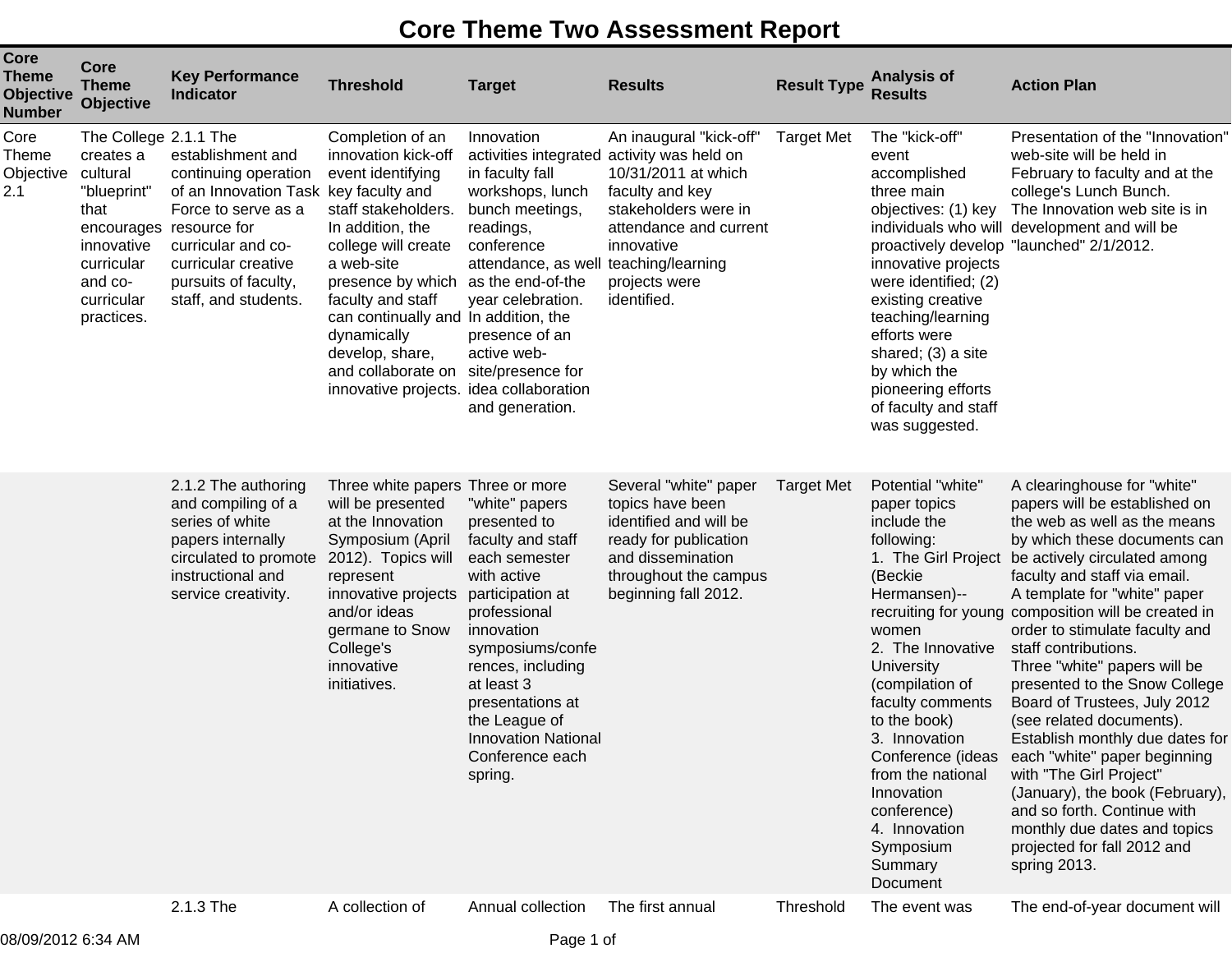| <b>Core</b><br><b>Theme</b><br>Objective<br><b>Number</b> | <b>Core</b><br><b>Theme</b><br><b>Objective</b>                                                                                                                                                                  | <b>Key Performance</b><br><b>Indicator</b>                                                                                                                                                                                                                                                                                                                                                                                                                                  | <b>Threshold</b>                                                                                                                                                                                                                                                                                | <b>Target</b>                                                                                                                                                                                                                                     | <b>Results</b>                                                                                                                                                                                    | <b>Result Type</b>                 | <b>Analysis of</b><br><b>Results</b>                                                                                                                                                                                                                                                                                                                                                                                                                                                  | <b>Action Plan</b>                                                                                                                                                                                                                                                                                                                                                                                    |
|-----------------------------------------------------------|------------------------------------------------------------------------------------------------------------------------------------------------------------------------------------------------------------------|-----------------------------------------------------------------------------------------------------------------------------------------------------------------------------------------------------------------------------------------------------------------------------------------------------------------------------------------------------------------------------------------------------------------------------------------------------------------------------|-------------------------------------------------------------------------------------------------------------------------------------------------------------------------------------------------------------------------------------------------------------------------------------------------|---------------------------------------------------------------------------------------------------------------------------------------------------------------------------------------------------------------------------------------------------|---------------------------------------------------------------------------------------------------------------------------------------------------------------------------------------------------|------------------------------------|---------------------------------------------------------------------------------------------------------------------------------------------------------------------------------------------------------------------------------------------------------------------------------------------------------------------------------------------------------------------------------------------------------------------------------------------------------------------------------------|-------------------------------------------------------------------------------------------------------------------------------------------------------------------------------------------------------------------------------------------------------------------------------------------------------------------------------------------------------------------------------------------------------|
|                                                           |                                                                                                                                                                                                                  | compilation of an<br>end-of-year<br>document presented<br>to the College<br><b>Strategic Planning</b><br>Committee and the<br>Board of Trustees, as Innovation<br>well as to the general<br>College community,<br>highlighting and<br>assessing innovative<br>initiatives, plans for<br>incorporating "best<br>practice" results in<br>ongoing instructional<br>practices, and<br>dissemination of<br>results for ongoing<br>stimulation of<br>innovation college-<br>wide. | white papers,<br>poster session<br>information, and<br>other innovative<br>practices at the<br>college (including<br>Symposium<br>results) as well as<br>future funding<br>requests and<br>germinating ideas<br>will be presented<br>to the College<br><b>Council and Board</b><br>of Trustees. | and dissemination<br>of Snow College's<br>innovation<br>practices to the<br>college as a whole<br>(Innovation<br>Celebration) and<br>the Board of<br>Trustees. The<br>establishment of a<br>streamlined<br>innovation funding<br>request process. | Innovation<br>Celebration/Symposiu<br>m was held April 20th,<br>2012 in the Eccles<br>Library and in<br>conjunction with the<br><b>Community College</b><br>Undergraduate<br>Research Conference. | Met But Not<br>Target              | held with minimal<br>attendance. The<br>PowerPoint<br>presenting the<br>innovative efforts<br>of faculty and staff<br>is a related<br>document. Efforts<br>to continue to<br>encourage and<br>highlight<br>pioneering<br>teaching and<br>learning initiatives<br>will be planned for<br>the fall assembly,<br>"Lunch Bunch"<br>gatherings, and<br>various other<br>departmental<br>meetings. The<br>second annual<br>Innovation<br>Symposium is<br>already in the<br>planning stages. | be circulated among faculty<br>and staff as well as placed<br>Snow College's web-site for<br>public review. The compilation<br>of a new "end-of-year"<br>document will begin fall<br>semester 2012 collecting<br>innovative initiatives and best<br>practices for the 2012-2013<br>academic year. This document<br>will be presented to the Board<br>of Trustees the summer of<br>2013.               |
| Core<br>Theme<br>Objective<br>2.2                         | supports a<br>culture of<br>innovation<br>by<br>allocating a<br>portion of<br>its<br>resources<br>to promote<br>inventive<br>responses<br>to needs<br>identied<br>during<br>regular<br>assessment<br>procedures. | The College 2.2.1 The creation<br>and funding of faculty<br>and/or staff proposals faculty and/or staff<br>based on<br>assessment that<br>pioneer innovative<br>teaching and learning innovative<br>practices and<br>student-success<br>services.                                                                                                                                                                                                                           | Funding provided<br>for at least 1<br>proposal each<br>semester based on<br>assessment and<br>teaching/learning<br>practices.                                                                                                                                                                   | Funding provided<br>for at least 3<br>faculty and/or staff<br>proposals each<br>semester based on<br>assessment and<br>innovative<br>teaching/learning<br>practices.                                                                              | Monies (\$1000 to<br>\$2000) have been<br>reserved to support<br>innovative<br>teaching/learning<br>projects by faculty.<br>Ideally these funds will<br>support 4 main<br>projects.               | Threshold<br>Met But Not<br>Target | The funding is in<br>place but lacks a<br>proposal and<br>approval process.                                                                                                                                                                                                                                                                                                                                                                                                           | Work with the Vice President<br>for Academic Affairs to<br>establish current funds as on-<br>going/renewable (i.e. two<br>awards for fall semester and<br>two awards for spring<br>semester) each year. Establish<br>a formal proposal and approval<br>process by which the funds can<br>been awarded. Identify at least<br>two faculty members to submit<br>proposals for the fall 2012<br>semester. |
|                                                           |                                                                                                                                                                                                                  |                                                                                                                                                                                                                                                                                                                                                                                                                                                                             | Funding provided<br>for at least 1                                                                                                                                                                                                                                                              | Funding provided<br>for at least 3                                                                                                                                                                                                                | The Director of<br>Institutional Research                                                                                                                                                         | Threshold<br>Met But Not           | A white paper<br>detailing the                                                                                                                                                                                                                                                                                                                                                                                                                                                        | Snow College will make at<br>least 2 presentations at the                                                                                                                                                                                                                                                                                                                                             |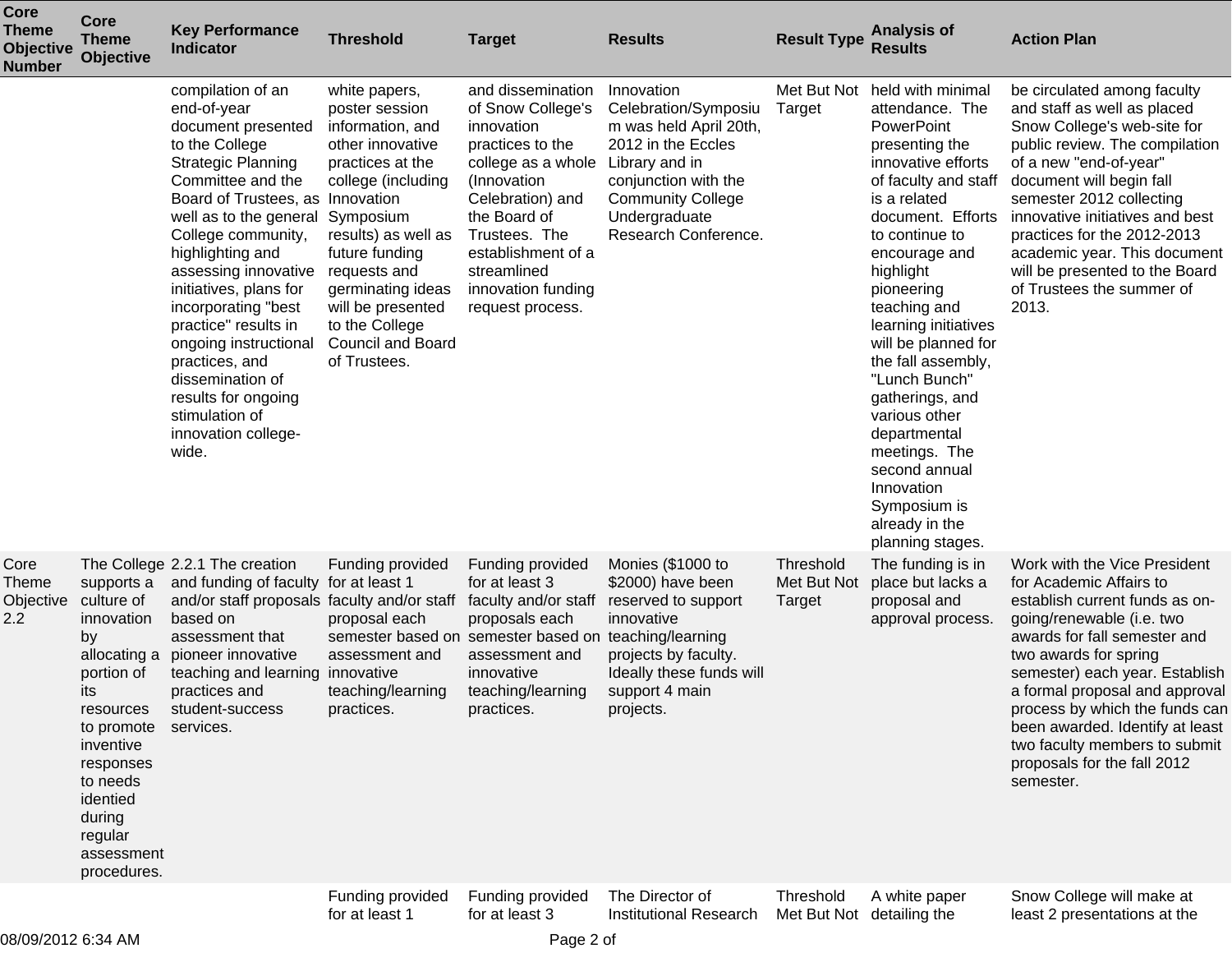| <b>Core</b><br><b>Theme</b><br><b>Objective</b><br><b>Number</b> | <b>Core</b><br><b>Theme</b><br><b>Objective</b>                                                   | <b>Key Performance</b><br><b>Indicator</b>                                                                                                                                                                                                                                                                | <b>Threshold</b>                                                                                                                                                                                                                                    | <b>Target</b>                                                                                                                                                                                                                                                            | <b>Results</b>                                                                                                                                                                                                                                                                                          | <b>Result Type</b>                 | <b>Analysis of</b><br><b>Results</b>                                                                                                                                                                                                   | <b>Action Plan</b>                                                                                                                                                                                                                                                                                                                                                                                                                                                                                     |
|------------------------------------------------------------------|---------------------------------------------------------------------------------------------------|-----------------------------------------------------------------------------------------------------------------------------------------------------------------------------------------------------------------------------------------------------------------------------------------------------------|-----------------------------------------------------------------------------------------------------------------------------------------------------------------------------------------------------------------------------------------------------|--------------------------------------------------------------------------------------------------------------------------------------------------------------------------------------------------------------------------------------------------------------------------|---------------------------------------------------------------------------------------------------------------------------------------------------------------------------------------------------------------------------------------------------------------------------------------------------------|------------------------------------|----------------------------------------------------------------------------------------------------------------------------------------------------------------------------------------------------------------------------------------|--------------------------------------------------------------------------------------------------------------------------------------------------------------------------------------------------------------------------------------------------------------------------------------------------------------------------------------------------------------------------------------------------------------------------------------------------------------------------------------------------------|
|                                                                  |                                                                                                   |                                                                                                                                                                                                                                                                                                           | faculty and/or staff<br>proposal each<br>semester based on<br>assessment and<br>innovative<br>teaching/learning<br>practices.                                                                                                                       | faculty and/or staff<br>proposals each<br>semester based on representing the<br>assessment and<br>innovative<br>teaching/learning<br>practices.                                                                                                                          | and four full-time<br>faculty members<br>Ephraim and Richfield<br>campuses attended the<br>annual Innovation<br>Conference sponsored<br>by the League for<br>Innovation at<br><b>Community Colleges</b><br>held in Philadelphia,<br>March 5 - 9, 2012.                                                  | Target                             | benefits of the<br>conference is<br>being prepared<br>and the college is<br>committed to<br>sending additional<br>faculty to the 2013<br>conference held in<br>Dallas, TX. At<br>have already been<br>submitted to this<br>conference. | League of Innovation national<br>conference in Dallas, TX March<br>2013. The Director of<br>Institutional Research as well<br>as new faculty and/or staff<br>members will attend the<br>League of Innovation national<br>conference in Dallas, TX March<br>2013. Those attending the<br>least two proposals Innovation conference will<br>submit a collaborative white<br>paper detailing their experience<br>at the conference as well as<br>ideas supportive of the<br>college's pioneering efforts. |
|                                                                  |                                                                                                   | 2.2.2 The<br>organization of an<br>"Innovation<br>Symposium" for<br>faculty, staff, and<br>student leaders<br>through which efforts<br>toward a culture of<br>innovation are<br>shared, recognized,<br>and celebrated.                                                                                    | Implementation of<br>an "Innovation<br>Symposium" for<br>faculty, staff, and<br>student leaders as<br>well as the local<br>community through<br>which efforts<br>toward a culture of<br>innovation are<br>shared,<br>recognized, and<br>celebrated. | Establishment of<br>an annual<br>"Innovation<br>Symposium" for<br>faculty, and staff,<br>and student<br>leaders as well as<br>the local<br>community with<br>annual<br>participation and<br>attendances<br>increases among<br>faculty greater<br>than or equal to<br>5%. | The inaugural<br>"Innovation<br>Symposium" was held<br>on April 20, 2012.                                                                                                                                                                                                                               | Threshold<br>Met But Not<br>Target | The college met<br>the target by<br>holding the<br>symposium and is<br>events. However,<br>attendance was<br>minimal indicating<br>the need to drive<br>participation up by<br>5% annually.                                            | Work with task-force members<br>to prepare both fall and spring<br>semester for the 2nd annual<br>celebration.<br>committed to future Confirm an April date and a<br>location as well as a format for<br>celebration and energetic<br>commencement of more<br>innovation.                                                                                                                                                                                                                              |
| Core<br>Theme<br>Objective<br>2.3                                | The College 2.3.1<br>analyzes,<br>and<br>promote/ma national, or<br>ximize<br>student<br>success. | seeks out, Number/percentage<br>of College employees participate in<br>who participate in<br>incorporate professional<br>s new/best development<br>practices to activities (e.g., state,<br>international<br>professional<br>conferences and<br>seminars; on-campus<br>activities such as<br>Teaching and | 80% of full-time<br>employees will<br>professional<br>development<br>activities.                                                                                                                                                                    | 100% of full-time<br>employees will<br>participate in<br>professional<br>development<br>activities each<br>year.                                                                                                                                                         | Faculty: Two of the six Threshold<br>schools reported that    Met But Not    professional<br>the target was met<br>while four schools<br>reported that the<br>threshold was met but<br>not the target. Staff:<br>95% of the staff<br>members participated<br>in professional<br>development activities. | Target                             | Involvement in<br>development<br>activities may not<br>have been<br>encouraged as<br>much in the past<br>as is desired.                                                                                                                | During their annual review with<br>their supervisors, faculty and<br>staff members will be asked<br>about their professional<br>development activities during<br>the past year and their future<br>plans for continued<br>development.                                                                                                                                                                                                                                                                 |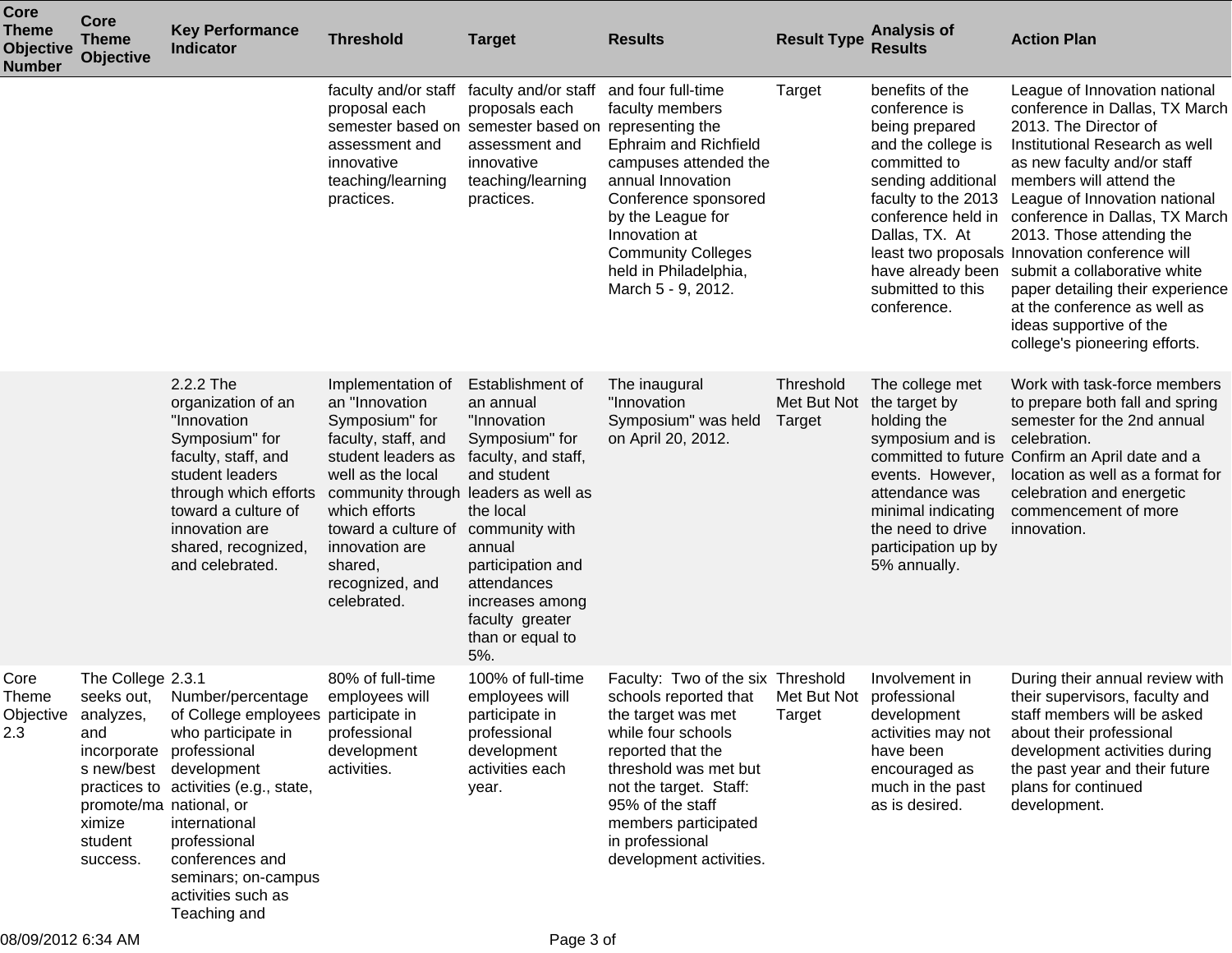| <b>Core</b><br><b>Theme</b><br>Objective<br><b>Number</b> | Core<br><b>Theme</b><br><b>Objective</b>                                                                                   | <b>Key Performance</b><br><b>Indicator</b>                                                                                                                                                      | <b>Threshold</b>                                                                                                                                                                | <b>Target</b>                                                                                                                                                                    | <b>Results</b>                                                                                                                                                                                                                                                                | <b>Result Type</b>    | <b>Analysis of</b><br><b>Results</b>                                                                                                                                                                               | <b>Action Plan</b>                                                                                                                                                                                                                                                                                                                                                |
|-----------------------------------------------------------|----------------------------------------------------------------------------------------------------------------------------|-------------------------------------------------------------------------------------------------------------------------------------------------------------------------------------------------|---------------------------------------------------------------------------------------------------------------------------------------------------------------------------------|----------------------------------------------------------------------------------------------------------------------------------------------------------------------------------|-------------------------------------------------------------------------------------------------------------------------------------------------------------------------------------------------------------------------------------------------------------------------------|-----------------------|--------------------------------------------------------------------------------------------------------------------------------------------------------------------------------------------------------------------|-------------------------------------------------------------------------------------------------------------------------------------------------------------------------------------------------------------------------------------------------------------------------------------------------------------------------------------------------------------------|
| Core<br>Theme<br>Objective<br>2.3                         | seeks out,<br>analyzes,<br>and<br>incorporate<br>s new/best<br>practices to<br>promote/ma<br>ximize<br>student<br>success. | The College Technology Center<br>training, Lunch<br>Bunch, campus book<br>discussions, division<br>seminars)                                                                                    | 80% of full-time<br>employees will<br>participate in<br>professional<br>development<br>activities.                                                                              | 100% of full-time<br>employees will<br>participate in<br>professional<br>development<br>activities each<br>year.                                                                 | Faculty: Two of the six Threshold<br>schools reported that<br>the target was met<br>while four schools<br>reported that the<br>threshold was met but<br>not the target. Staff:<br>95% of the staff<br>members participated<br>in professional<br>development activities.      | Met But Not<br>Target | Involvement in<br>professional<br>development<br>activities may not<br>have been<br>encouraged as<br>much in the past<br>as is desired.                                                                            | During their annual review with<br>their supervisors, faculty and<br>staff members will be asked<br>about their professional<br>development activities during<br>the past year and their future<br>plans for continued<br>development.                                                                                                                            |
|                                                           |                                                                                                                            | 2.3.2<br>Number/percentage<br>of College employees incorporate<br>who incorporate<br>information and skills<br>obtained from<br>professional<br>development<br>activities into their<br>work    | 80% of full-time<br>employees will<br>information and<br>skills obtained from<br>professional<br>development<br>activities into their<br>work.                                  | 80% of full-time<br>employees will<br>incorporate<br>information and<br>skills obtained from information. Staff<br>professional<br>development<br>activities into their<br>work. | Faculty members:<br>78% of faculty<br>members reported that<br>they incorporated new<br>members: 88%                                                                                                                                                                          | <b>Target Met</b>     | Faculty and staff<br>members have not<br>been asked in the<br>past in any<br>consistent, formal<br>way to report what<br>they have done to<br>incorporate new<br>information into<br>their work.                   | Faculty and staff members will<br>be asked to report about what<br>they are doing to incorporate<br>their newly obtained<br>information and skills into their<br>work. Such self reports will be<br>reviewed by their supervisors.                                                                                                                                |
|                                                           |                                                                                                                            | 2.3.3 Summary<br>reports of faculty and<br>staff self-evaluations<br>of their success in<br>using best practices<br>obtained from<br>professional<br>development<br>activities                  | 80% of full-time<br>employees will<br>submit self-<br>evaluations of their<br>success in using<br>best practices<br>obtained from<br>professional<br>development<br>activities. | 100% of full-time<br>employees will<br>submit self-<br>evaluations of their<br>success in using<br>best practices<br>obtained from<br>professional<br>development<br>activities. | Faculty: 61% report<br>using best practices.<br>Staff: 70%                                                                                                                                                                                                                    | Threshold<br>Not Met  | The reporting<br>process did not<br>work as intended.                                                                                                                                                              | Faculty and staff members will<br>review their self-evaluations<br>with their supervisors at least<br>once per year.                                                                                                                                                                                                                                              |
| Core<br><b>Theme</b><br>Objective<br>2.4                  | creates a<br>culture of<br>innovation<br>by<br>encouragin<br>g creative<br>thinking<br>among its<br>students.              | The College 2.4.1 The College<br>provides<br>exposure/instruction<br>to new freshmen on<br>creative thinking in<br>the classroom during<br>its Start Smart<br>and original Orientation program. | <b>Start Smart plans</b><br>activities that<br>exhibit and<br>encourage<br>innovation and<br>invite student<br>creative thinking<br>strategies.                                 | At least 3 Start<br>Smart activities will<br>exhibit and<br>encourage<br>innovation and<br>invite student<br>creative thinking<br>strategies.                                    | <b>The Start Smart</b><br>program had lecture<br>based presentations on<br>(1) brainstorming and<br>critical thinking skills,<br>(2) a global/community<br>service project that<br>encouraged creative<br>thinking by students,<br>(3) a campus tour<br>based on the "Amazing | <b>Target Met</b>     | and new<br>leadership for<br>StartSmart will be<br>charged with the<br>same directive.<br>StartSmart re-<br>organization limits<br>the program to the<br>first two days prior<br>to fall semester.<br>Credit based | The target was met Re-evaluate the two-day<br>activities for incoming students<br>for creative thinking and global<br>engagement activities. This re-<br>evaluation is due to the new<br>format for Start Smart as well<br>as new leadership for both the<br>two-day pre-fall semester<br>activities and the semester-<br>based curriculum (College<br>Survival). |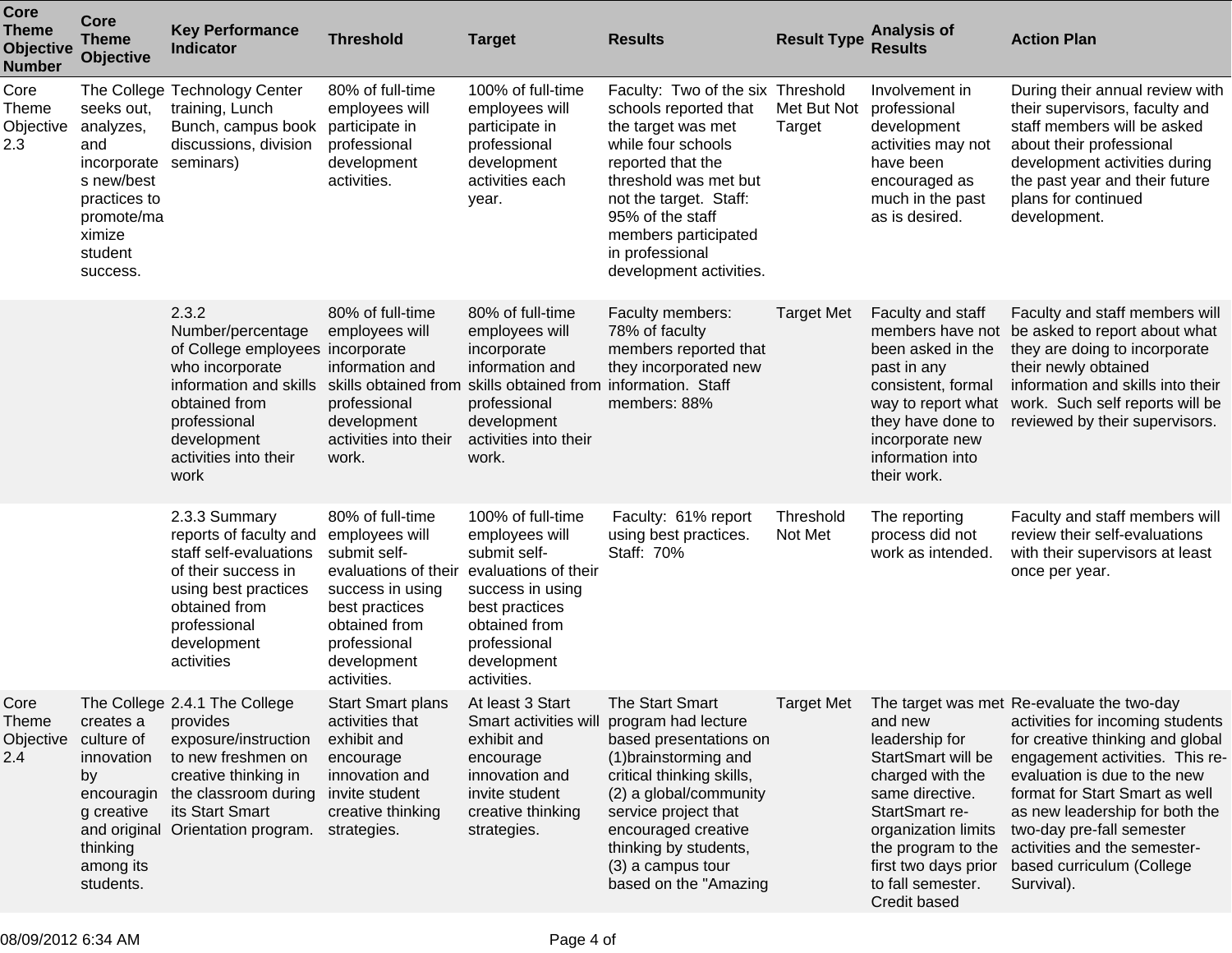| <b>Core</b><br><b>Theme</b><br><b>Objective</b><br><b>Number</b> | <b>Core</b><br><b>Theme</b><br><b>Objective</b>                                                               | <b>Key Performance</b><br><b>Indicator</b>                                                                                                                                                                                                                                                                                                                   | <b>Threshold</b>                                                                                                                                | <b>Target</b>                                                                                                                                                                | <b>Results</b>                                                                                                                                                                          | <b>Result Type</b> | <b>Analysis of</b><br><b>Results</b>                                                                                                                                                                                                                                  | <b>Action Plan</b>                                                                                                                                                                                                                                                                                                                                                   |
|------------------------------------------------------------------|---------------------------------------------------------------------------------------------------------------|--------------------------------------------------------------------------------------------------------------------------------------------------------------------------------------------------------------------------------------------------------------------------------------------------------------------------------------------------------------|-------------------------------------------------------------------------------------------------------------------------------------------------|------------------------------------------------------------------------------------------------------------------------------------------------------------------------------|-----------------------------------------------------------------------------------------------------------------------------------------------------------------------------------------|--------------------|-----------------------------------------------------------------------------------------------------------------------------------------------------------------------------------------------------------------------------------------------------------------------|----------------------------------------------------------------------------------------------------------------------------------------------------------------------------------------------------------------------------------------------------------------------------------------------------------------------------------------------------------------------|
| Core<br><b>Theme</b><br>Objective<br>2.4                         | creates a<br>culture of<br>innovation<br>by<br>encouragin<br>g creative<br>thinking<br>among its<br>students. | The College 2.4.1 The College<br>provides<br>exposure/instruction<br>to new freshmen on<br>creative thinking in<br>the classroom during<br>its Start Smart<br>and original Orientation program.                                                                                                                                                              | <b>Start Smart plans</b><br>activities that<br>exhibit and<br>encourage<br>innovation and<br>invite student<br>creative thinking<br>strategies. | At least 3 Start<br>Smart activities wil<br>exhibit and<br>encourage<br>innovation and<br>invite student<br>creative thinking<br>strategies.                                 | Race"--students were<br>given clues to unique<br>places on campus for<br>which they had to work<br>together to creatively<br>solve (the riddle) and<br>find.                            | <b>Target Met</b>  | learning will be<br>achieved by the<br><b>College Survival</b><br>course taught fall<br>semester. All<br>incoming students<br>will attend the two-<br>less prepared<br>students are<br>required/encourag<br>ed to enroll in the<br><b>College Survival</b><br>course. | Re-evaluate the two-day<br>activities for incoming students<br>for creative thinking and global<br>engagement activities. This re-<br>evaluation is due to the new<br>format for Start Smart as well<br>as new leadership for both the<br>day festivities while two-day pre-fall semester<br>activities and the semester-<br>based curriculum (College<br>Survival). |
|                                                                  |                                                                                                               | 2.4.2 Percent of<br>faculty who identify<br>and promote teaching promote teaching<br>and learning activities and learning<br>that encourage<br>innovation and<br>problem-solving<br>thinking by students.                                                                                                                                                    | 80% of the faculty<br>will identify and<br>activities that<br>encourage<br>innovation and<br>problem-solving<br>thinking by<br>students.        | 80% of the faculty<br>will identify and<br>promote teaching<br>and learning<br>activities that<br>encourage<br>innovation and<br>problem-solving<br>thinking by<br>students. | 86% of faculty<br>members reported that<br>they identified and<br>promoted such<br>activities                                                                                           | <b>Target Met</b>  | The process for<br>collecting the<br>information from<br>faculty members<br>and checking on its<br>accuracy was not<br>precise this first<br>year using this<br>KPI.                                                                                                  | The process for obtaining<br>information from the faculty<br>members will be reviewed and<br>refined by the deans.                                                                                                                                                                                                                                                   |
|                                                                  |                                                                                                               | 2.4.3 Based on<br>constituent feedback,<br>the College sustains<br>a culture of<br>innovation by<br>adjusting its curricular creative thinking by<br>offerings to benefit a<br>wide-range of<br>students. Such<br>adjustments may<br>include (but are not<br>limited to) course<br>redesign, new course<br>offerings, program<br>changes, and<br>technology. | 10 curriculum<br>modifications<br>college-wide will<br>occur to promote<br>original and<br>students.                                            | 10 curriculum<br>modifications<br>college-wide will<br>occur to promote<br>original and<br>students.                                                                         | The reporting methods Target Met<br>were not consistent,<br>but it was obvious than<br>many more than 10<br>curriculum<br>creative thinking by modifications college-<br>wide occurred. |                    | The definition of<br>"curriculum<br>modifications" was<br>not clear.                                                                                                                                                                                                  | The deans will clarify what is<br>meant by "curriculum<br>modifications" and will collect<br>information consistently in<br>accordance with the definition.                                                                                                                                                                                                          |
|                                                                  |                                                                                                               | 2.4.4 Students will be 50% of the<br>asked on course<br>evaluations to<br>indicate the extent                                                                                                                                                                                                                                                                | students who<br>complete course<br>evaluations will                                                                                             | 70% of the<br>students who<br>complete course<br>evaluations will                                                                                                            | For the 2012 spring<br>semester, 74% of<br>students responded to<br>the question, ""this                                                                                                | Data               | Inconclusive The college met<br>the target of the<br>number/percentag<br>e of students                                                                                                                                                                                | This question will be added to<br>all course evaluation templates<br>for the fall semester's<br>evaluations. Fall                                                                                                                                                                                                                                                    |